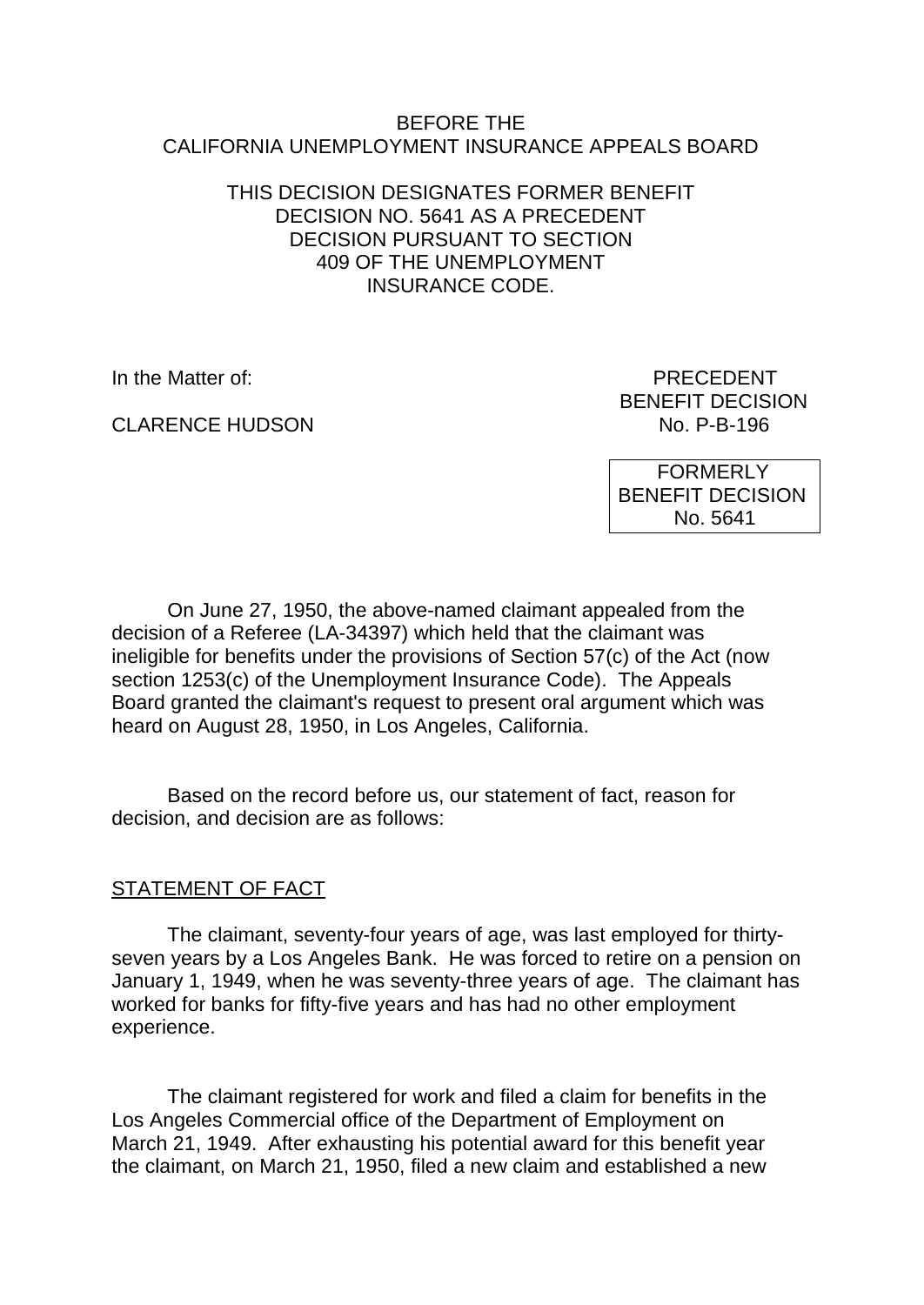benefit year. On May 15, 1950, the Department issued a determination holding the claimant ineligible for benefits under Section 57(e) of the Act (now section 1253(e) of the Unemployment Insurance Code) from March 31, 1950, to May 8, 1950, for failing to make an adequate search for work. This determination also held the claimant ineligible under Section 57(c) of the Act for an indefinite period commencing March 31, 1950.

The claimant is unable to obtain employment in banks in the Los Angeles area because of a rule which prevents them hiring a person of his advanced age. His age has also been a barrier in his attempts to obtain employment outside of the banking field. There is no evidence to indicate that the claimant was mentally or physically unable to do the type of work for which he was qualified by training and experience. The claimant has imposed no unreasonable restrictions or limitations upon acceptable work.

The claimant sought employment with numerous banks in the area, but because of his age he had no opportunity of obtaining employment with a bank. He also made numerous attempts to find self-employment, but nearly all of these required an investment of capital in the enterprise, and he was either unwilling or unable to make the required investment. Subsequent to March 31, 1950, the claimant's only other attempts to obtain employment were occasional contacts with friends whom he felt might know of an opening for him.

# REASON FOR DECISION

Section 57(c) of the Act (now section 1253(c) of the Unemployment Insurance Code) provides as follows:

"Sec. 57. An unemployed individual shall be eligible to receive benefits with respect to any week only if the commission finds that:

"(c) He was able to work and available for work for such week."

We have uniformly construed this Section to require that a claimant be in a labor market in which there is some demand for his services, without unreasonable restrictions or limitations upon acceptable work, either selfimposed or created by force of circumstance, so that it may be said that the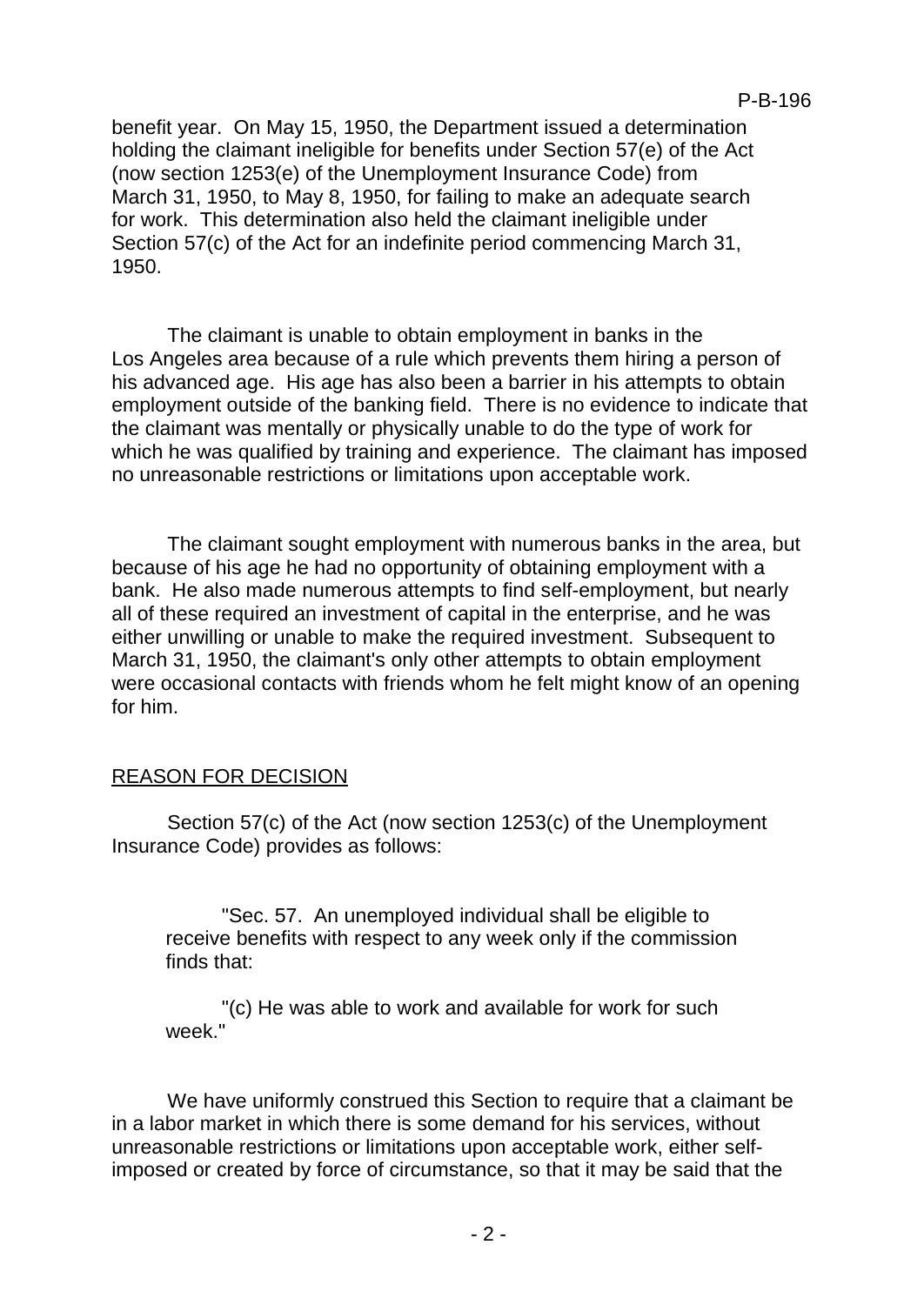claimant is genuinely in a labor market ready, willing and able to accept suitable employment if offered (See Benefit Decision No. 5241-10333).

We are of the opinion that old age in itself does not automatically render a claimant not able to work and unavailable for work within the meaning of the above provision of the Act. We are also of the opinion, in the instant case, that the claimant was not physically or mentally incapacitated to a degree which would prevent him from working. However, due to the claimant's age his potential opportunities of employment were, through no fault of his own, extremely limited. Although the Department alleged that the claimant herein placed restrictions upon acceptable employment, the preponderance of the evidence indicates no such restrictions. We therefore conclude that the claimant was eligible for benefits within the meaning of Section 57(c) of the Act (Benefit Decision No. 5397-11942).

Section 57(e) of the Act (now section 1253(e) of the Unemployment Insurance Code) as implemented by Section 209, Title 22, California Administrative Code (now section 1253(c)-1, Title 22, California Administrative Code), requires that a claimant follow a course of action which is reasonably designed to result in his prompt reemployment in suitable work. We are of the opinion that the claimant herein has failed to meet this requirement of the law. His efforts to obtain employment during the period under appeal were concentrated in the field of banking and self-employment where there was essentially no potential opportunity that he would obtain employment. What other efforts he did make were insufficient to constitute an adequate search for work and the claimant is therefore ineligible for benefits under Section 57(e) of the Act and Section 209, Title 22, California Administrative Code, commencing March 31, 1950, and thereafter through June 9, 1950, the date of the Referee's hearing (Benefit Decision No. 5416-10791).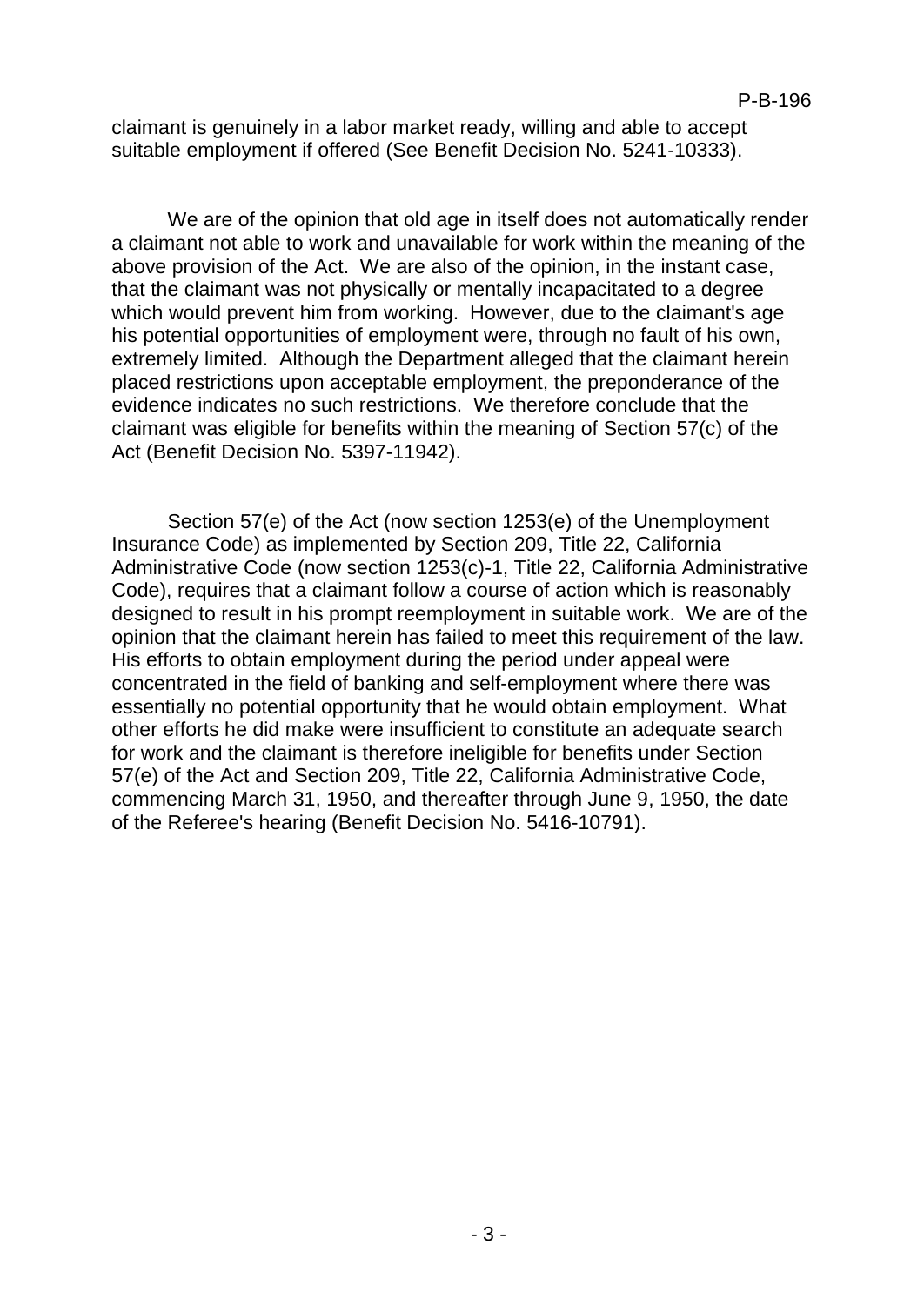# DECISION

The decision of the Referee is modified. The claimant is not ineligible under Section 57(c) of the Act, but is ineligible under Section 57(e) of the Act, and benefits are denied commencing March 31, 1950, and continuing thereafter through June 9, 1950.

Sacramento, California, January 29, 1976.

# CALIFORNIA UNEMPLOYMENT INSURANCE APPEALS BOARD

DON BLEWETT, Chairperson

MARILYN H. GRACE

CARL A. BRITSCHGI

RICHARD H. MARRIOTT

DISSENTING - Written Opinion Attached

HARRY K. GRAFE